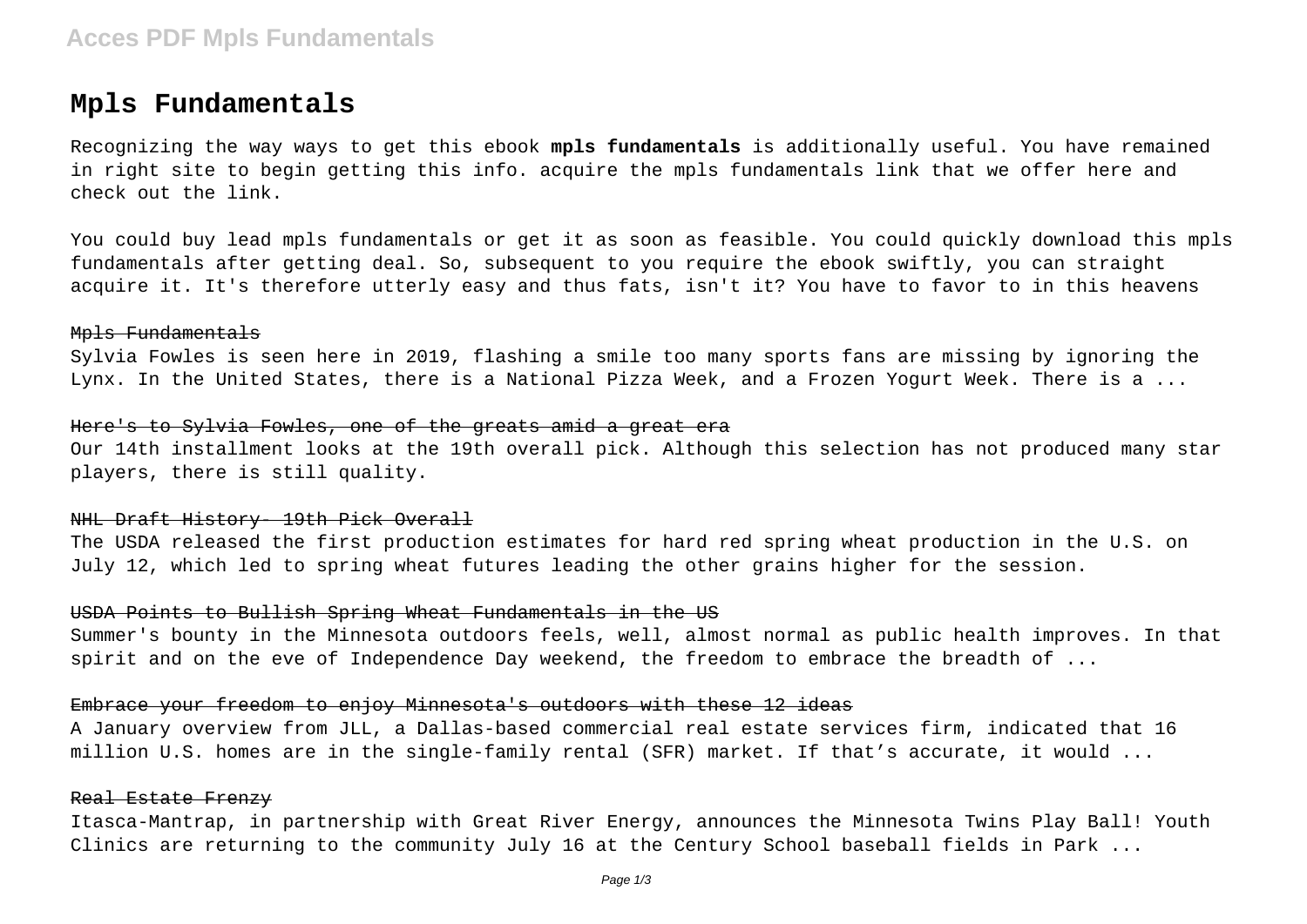#### Minnesota Twins to hold free Youth Baseball Clinic

"As the second half of the year begins, fundamentals will hold their advantage ... In the competitive market Monday, Wayzata, Minnesota, is set to sell \$135.75 million of taxable general ...

# As second half 2021 approaches, fundamentals favor issuers

In the United States, there is a national pizza week, and a frozen yogurt week. There is a salad week and a waffle week and a split pea soup week. I am hereby declaring this toast week, because it is ...

## Souhan: Time for Minnesota to finally appreciate the greatness of Sylvia Fowles

Marlin Clark explains the conflicting fundamentals in the grain markets that have caused the recent volatility.

# Volatility is still the biggest factor in grain markets

Itasca-Mantrap, in partnership with Great River Energy, announces the Minnesota Twins Play Ball! Youth Baseball Clinics are returning to our community Friday, July 16, at the Century School baseball ...

# Park Rapids to host Minnesota Twins Baseball Clinics

Summer's bounty in the Minnesota outdoors feels, well, almost normal as public health improves. In that spirit and on the eve of Independence Day weekend, the freedom to embrace the breadth of ...

# With the Fourth nigh, think about your freedom to enjoy the outdoors in these ways

Then came the pandemic and things changed. During the governor's shutdown the only thing open was child care. While the mandate eliminated most sports, activities that could move to online, did so.

# Local sports and fitness venues begin to resurrect as the pandemic fades

Charlotte, North Carolina-based Asana Partners was the buyer in the June 15 deal for the 1885 mixed-use building.

## North Loop's Colonial Warehouse sells for \$35.4 million

Spring Valley assistant football coach Trevor Stacy shouted for Timberwolves players to do "carioca." That sounded a bit too much like "karaoke" for some of the players worried the big former Spring ...